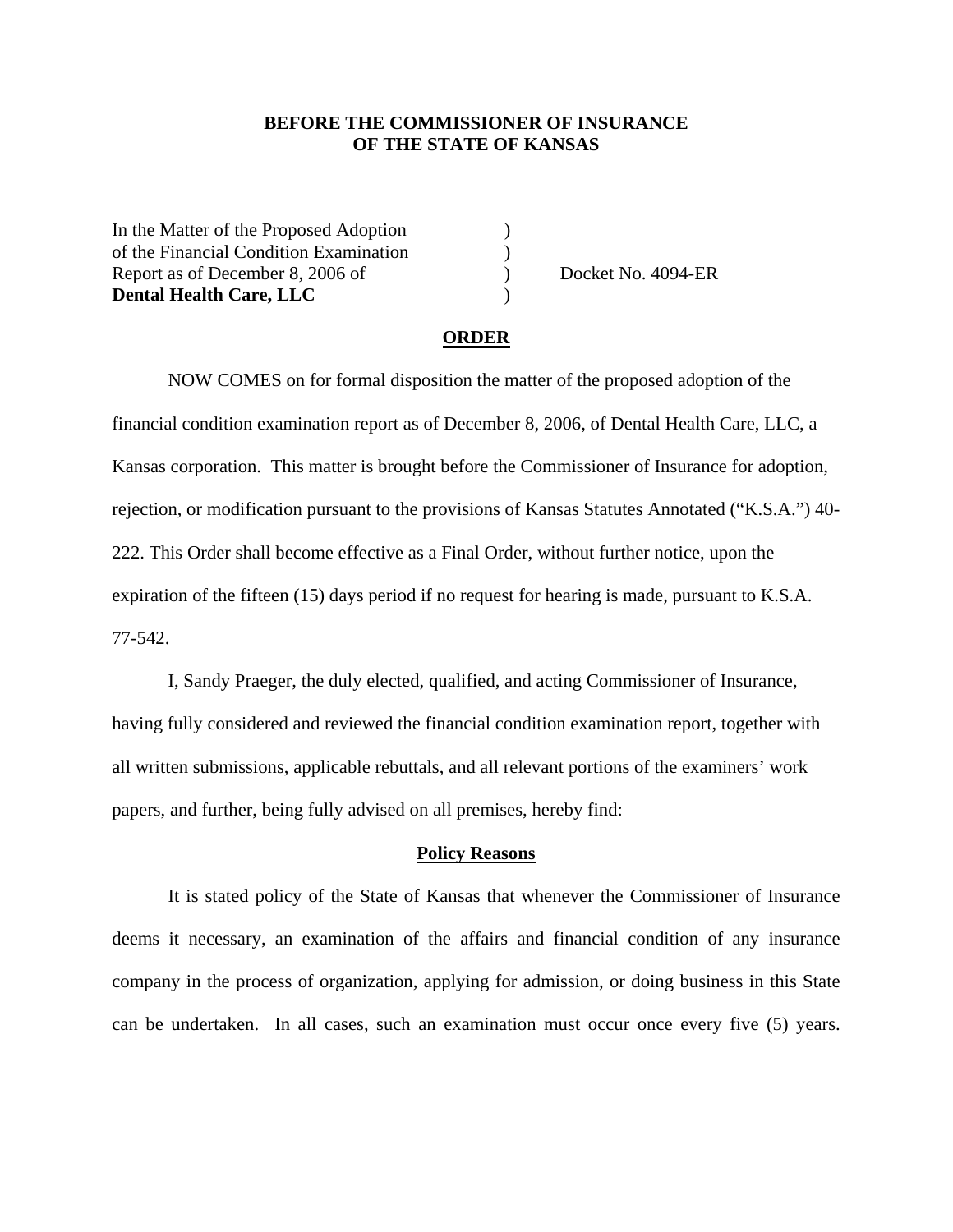Through the examination process, the insurance consuming public will be well served and protected.

### **Findings of Fact**

 1. The Commissioner of Insurance has jurisdiction over this matter pursuant to K.S.A. 40-222.

 2. An examination of Dental Health Care, LLC was undertaken by the Kansas Insurance Department and was completed on December 8, 2006.

 3. The examiner-in-charge tendered and filed with the Kansas Insurance Department a verified written report of the examination within thirty (30) days following completion of the examination, to wit; December 8, 2006.

 4. Following receipt of the verified report, the Kansas Insurance Department transmitted the report to Dental Health Care, LLC on July 20, 2009, with a duly executed notice advising the company of its opportunity to prepare and submit to the Kansas Insurance Department a written submission or rebuttal with respect to any and all matters contained in the report. Dental Health Care, LLC was further advised that any written submission or rebuttal needed to be filed with the Kansas Insurance Department no later than thirty (30) days after receipt of the verified report.

 5. Dental Health Care, LLC did not file a written acceptance of the verified report within 30 days allowed.

6. Based upon the non-response from Dental Health Care, LLC, the KID believes the company agrees with the verified report.

 7. Within thirty (30) days of the end of the time period allowed for written submission or rebuttal, the Commissioner of Insurance fully reviewed the report, together with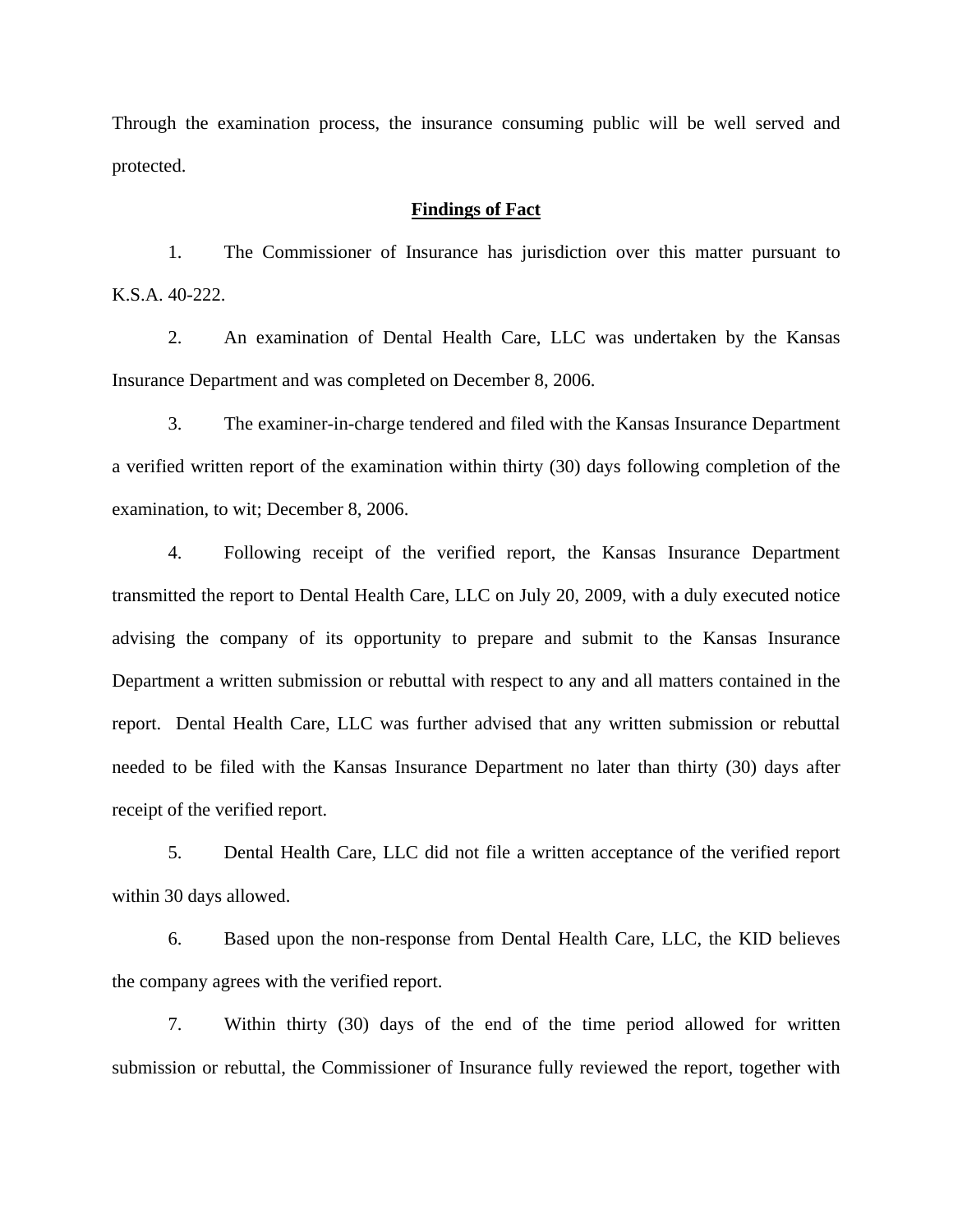all written submissions and rebuttals provided by Dental Health Care, LLC. The Commissioner

of Insurance further reviewed all relevant work papers.

8. No other written submissions or rebuttals were submitted by Dental Health Care,

LLC.

## **Conclusion of Law**

9. K.S.A. 40-222(k)(2) provides:

"Within 30 days of the end of the period allowed for the receipt of written submissions or rebuttals, the commissioner shall fully consider and review the report, together with any written submissions or rebuttals and any relevant portions of the examiners workpapers and enter an order:

- (A) Adopting the examination report as filed or with modification or corrections. If the examination report reveals that the company is operating in violation of any law, regulation or prior order of the commissioner, the commissioner may order the company to take any action the commissioner considers necessary and appropriate to cure such violations; or
- (B) rejecting the examination report with directions to the examiners to reopen the examination for purposes of obtaining additional data, documentation or information, and refiling pursuant to subsection (k); or
- (C) call and conduct a fact-finding hearing in accordance with K.S.A. 40-281 and amendments thereto for purposes of obtaining additional documentation, data, information and testimony."
- 10. Based upon the Findings of Fact enumerated in paragraphs #1 through #8 above,

the financial condition examination report as of December 8, 2006, of Dental Health Care, LLC

should be adopted.

## **IT IS THEREFORE, BY THE COMMISSIONER OF INSURANCE, ORDERED THAT:**

1. The financial condition examination report as of December 8, 2006, of Dental

Health Care, LLC, hereby is adopted.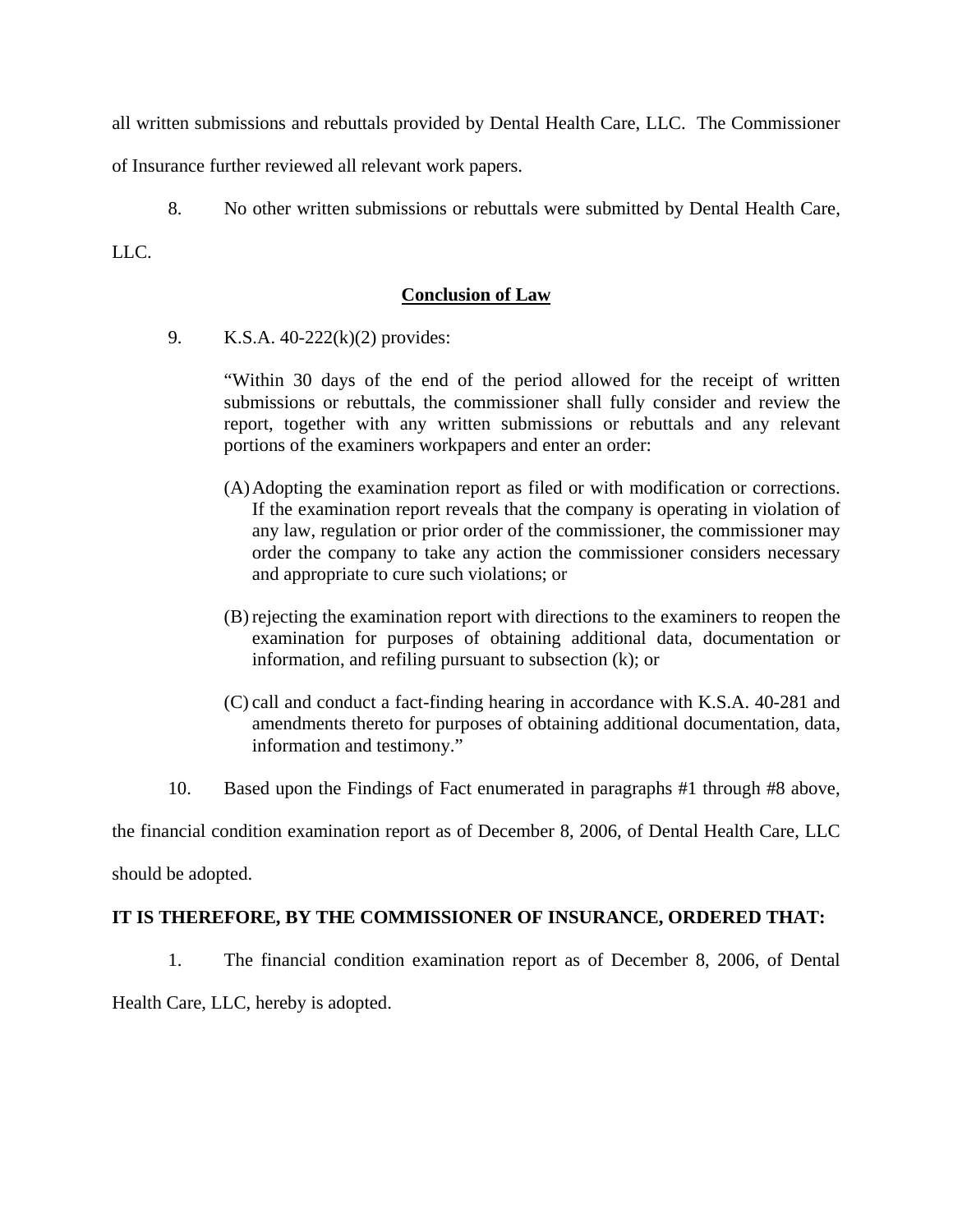2. The Commissioner of Insurance retains jurisdiction over this matter to issue any and all further Orders deemed appropriate or to take such further action necessary to dispose of this matter.

## **Notice of Rights**

Dental Health, LLC ("Dental Health") is entitled to a hearing pursuant to K.S.A. 77-537, the Kansas Administrative Procedure Act. If Dental Health desires a hearing, it must file a written request for a hearing with:

John W. Campbell, General Counsel Kansas Insurance Department 420 S.W.  $9<sup>th</sup>$  Street Topeka, Kansas 66612.

This request must be filed within fifteen (15) days from the date of service of this Order. If Dental Health requests a hearing, the Kansas Insurance Department will notify them of the time and place of the hearing and information on the procedures, right of representation, and other rights of parties relating to the conduct of the hearing, before commencement of same.

If a hearing is not requested in the time and manner stated above, this Order shall become effective as a Final Order upon the expiration of time for requesting a hearing, pursuant to K.S.A. 77-613. In the event Dental Health files a petition for judicial review, pursuant to K.S.A. 77-613(e), the agency officer to be served on behalf of the Kansas Insurance Department is:

John W. Campbell, General Counsel Kansas Insurance Department 420 S.W.  $9^{th}$  Street Topeka, Kansas 66612.